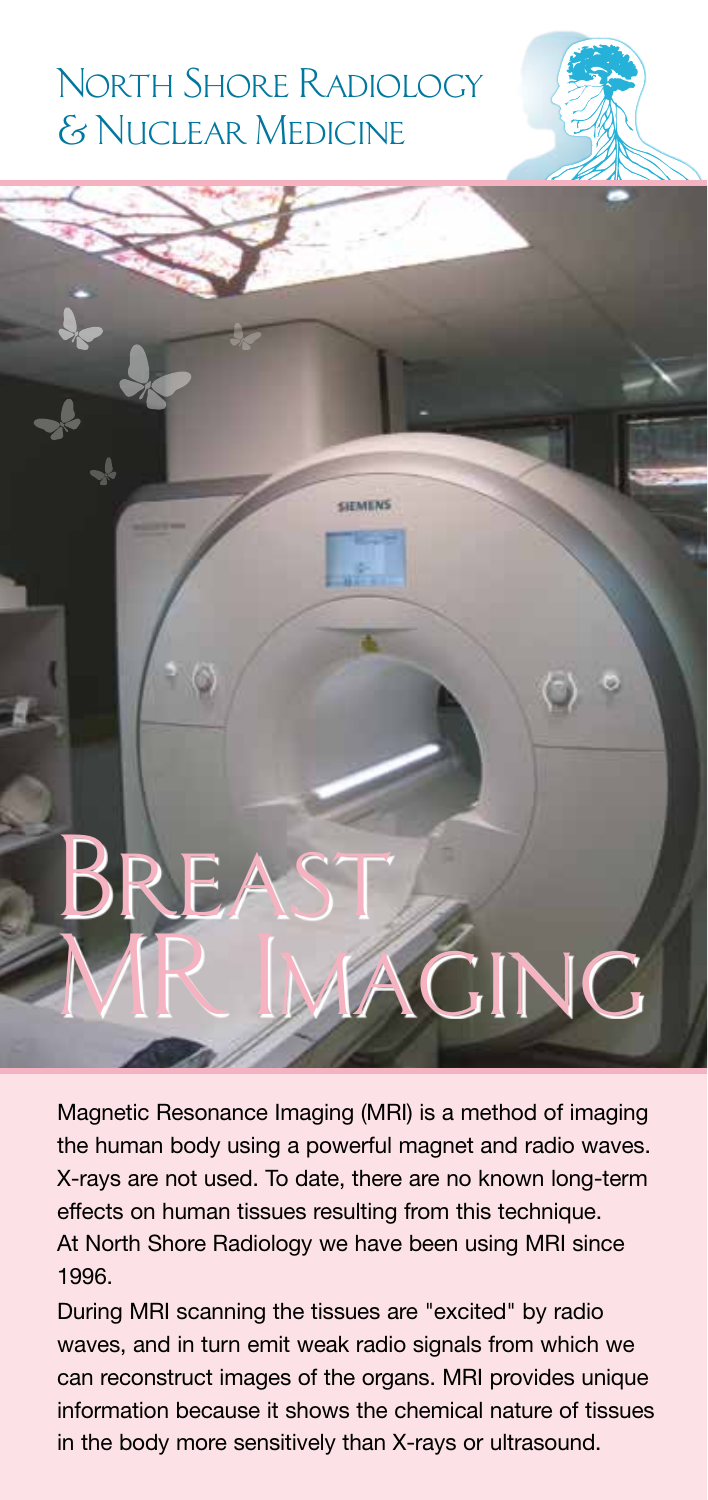#### **MR Breast lesion detection**

MRI of the breast is a well established technique for the evaluation of breast lesions. On campus we have been using MRI for breast since 1995. An injected contrast agent – Gadolinium linked to a complex, biologically safe molecule (Gadolinium for short) – is used in this technique. The Gadolinium leaks from any new tiny blood vessels. These occur in rapidly growing tissue, such as cancer. With this contrast-enhanced MRI, virtually all breast cancers enhance (that is, become brighter as a result of the leaked Gadolinium). However, certain noncancerous breast lesions can sometimes enhance just like cancers. Occasionally, even the normal glandular tissue can enhance in a similar pattern.

Because MRI is so sensitive to the presence of cancer, it has great potential to help in patients when we are unsure of the diagnosis or if we have not been able to exclude or confirm the presence of cancer. Many of these enhancing lesions need to be further assessed by percutaneous biopsy.

On occasion there is a lesion which is worrisome for cancer but which cannot be detected by any other means: examination by the breast surgeon, mammography or ultrasound, even if they are performed with the knowledge of where the MR detected lesion lies in the breast (the so-called "second-look" or focused ultrasound). In that situation, in order to biopsy the correct spot it is necessary to perform the biopsy after being guided to that spot by a short repeat MRI study. This would only be performed after discussion with the patient and the treating team on another day.

Breast MRI will often demonstrate the extent of breast cancer before surgery more accurately than other imaging techniques. Its use may thus minimise the need for repeated operations in some patients.

MRI is a complementary investigation in breast problems. It does not replace clinical examination or the other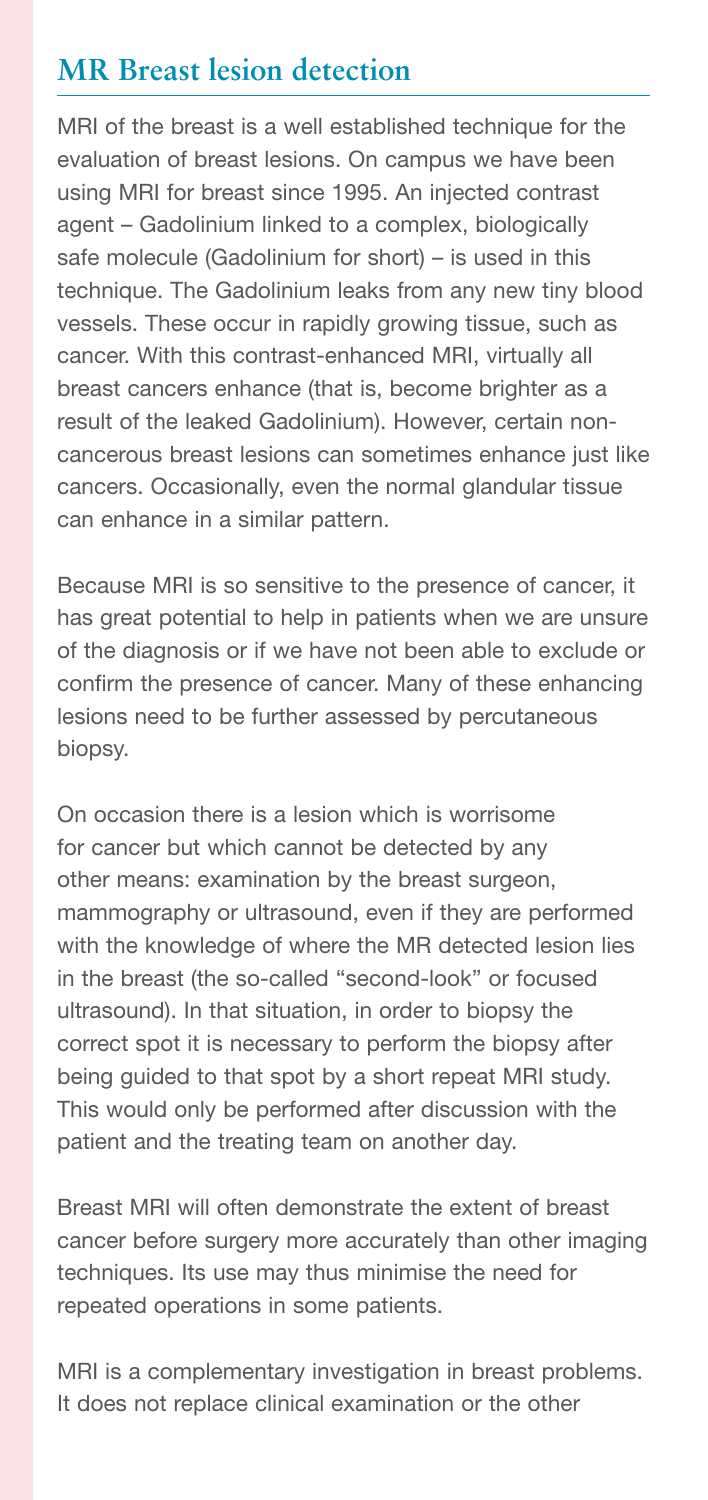means of investigation such as mammography or breast ultrasound. It is very important that the previous investigations and their results be available to correlate with the findings of the MRI study. Please ensure that you bring previous examinations of the breasts to the MRI examination.

## **What Will Happen To Me?**

To image the breasts optimally, we use a special apparatus called a breast surface coil. On our MRI scanner this is a low padded plastic platform block with two holes in it, into which the breasts hang while you lie face down (see figure below).

A picture of the coil we use for MRI scanning of the breast. You will lie face down with your breasts hanging into the holes at the top of the coil. Your head will rest on a soft pad. The breasts are lightly compressed by plastic plates from the sides.



So that the contrast agent can be injected in mid-scan without moving you, you will have a plastic cannula placed into a vein before we start. After being positioned comfortably, you will be moved into the magnet bore head first on a sliding table.

The MRI scanner bore is equipped with a microphone and speaker, so our MRI radiographers can talk to you during the examination and listen to your responses.

You will also be given a small alarm button which you can press at any time for assistance. Rarely, some patients are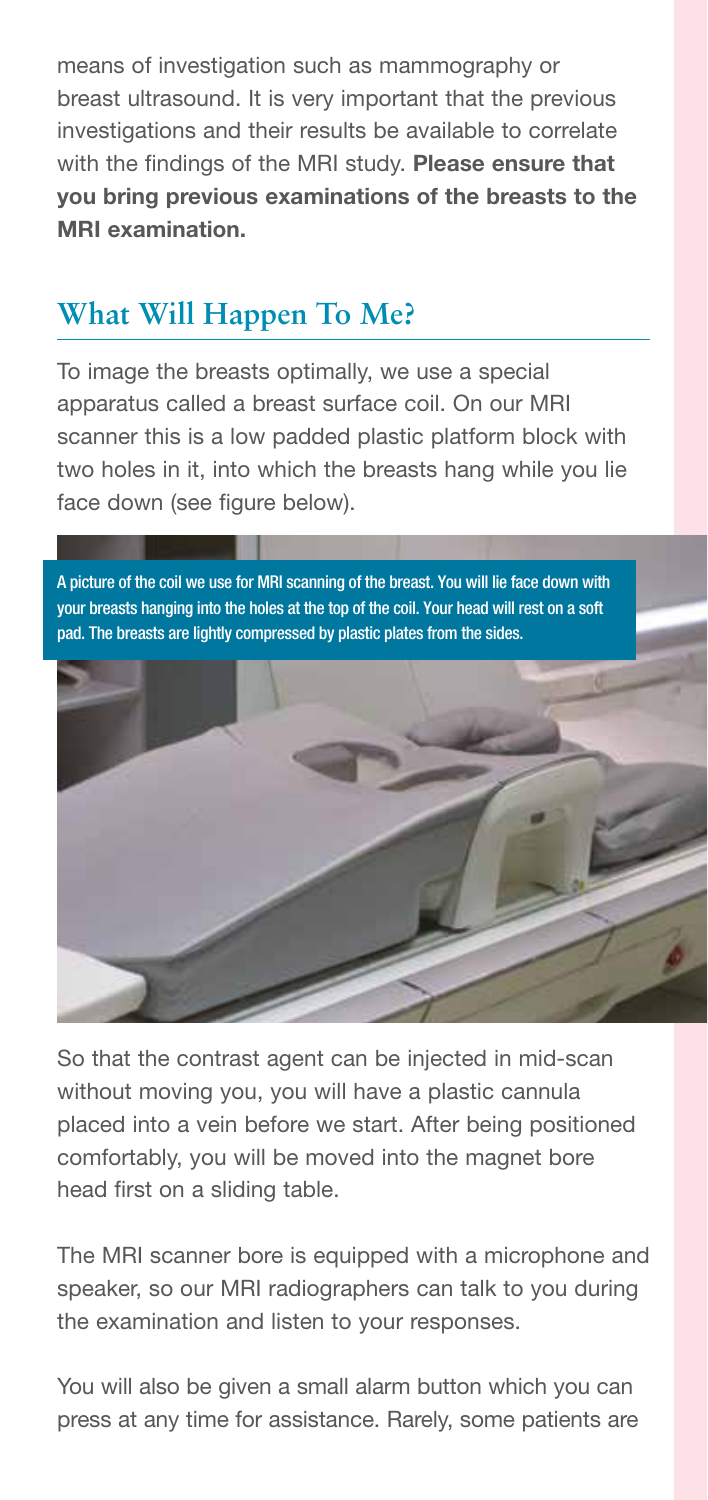claustrophobic in the MRI unit. You must warn us of severe claustrophobia well beforehand.

During the scan, you will hear a banging noise which is normal in MRI scanning. It is important that you do not move during the "loud" periods as movement spoils the images and may make the study non- diagnostic.

After preliminary scans, you will be injected with a contrast agent into your vein. A set of scans will then be performed very rapidly and repeated several times. A final set of scans will be performed over a few minutes and the procedure will then finish. The overall time you will spend in the magnet will be up to 40 minutes. On occasion we will need to perform an ultrasound after the MRI to clarify the MRI findings. There is a lot of analysis involved in the MR Study and the second look ultrasound will usually be booked for a separate appointment, on another day.

#### **What if I am severely claustrophobic?**

If you require sedation for the scan (only if you are very claustrophobic), you will need to contact us prior to your appointment so that the appropriate booking is made. You will be required to come to the study fasted for six hours and you must have someone drive you home.

You may like to bring a partner or friend to help you through the scan; they are welcome to sit in the scan room with you and can talk to you between scan sequences.

Both you and any companion must be able to go into the strong magnet field in the MRI room. Uncommon types of surgery and electronic equipment such as cardiac pacemakers may prevent you from having a MRI. The safety questionnaire we ask you to complete will allow us to check on these.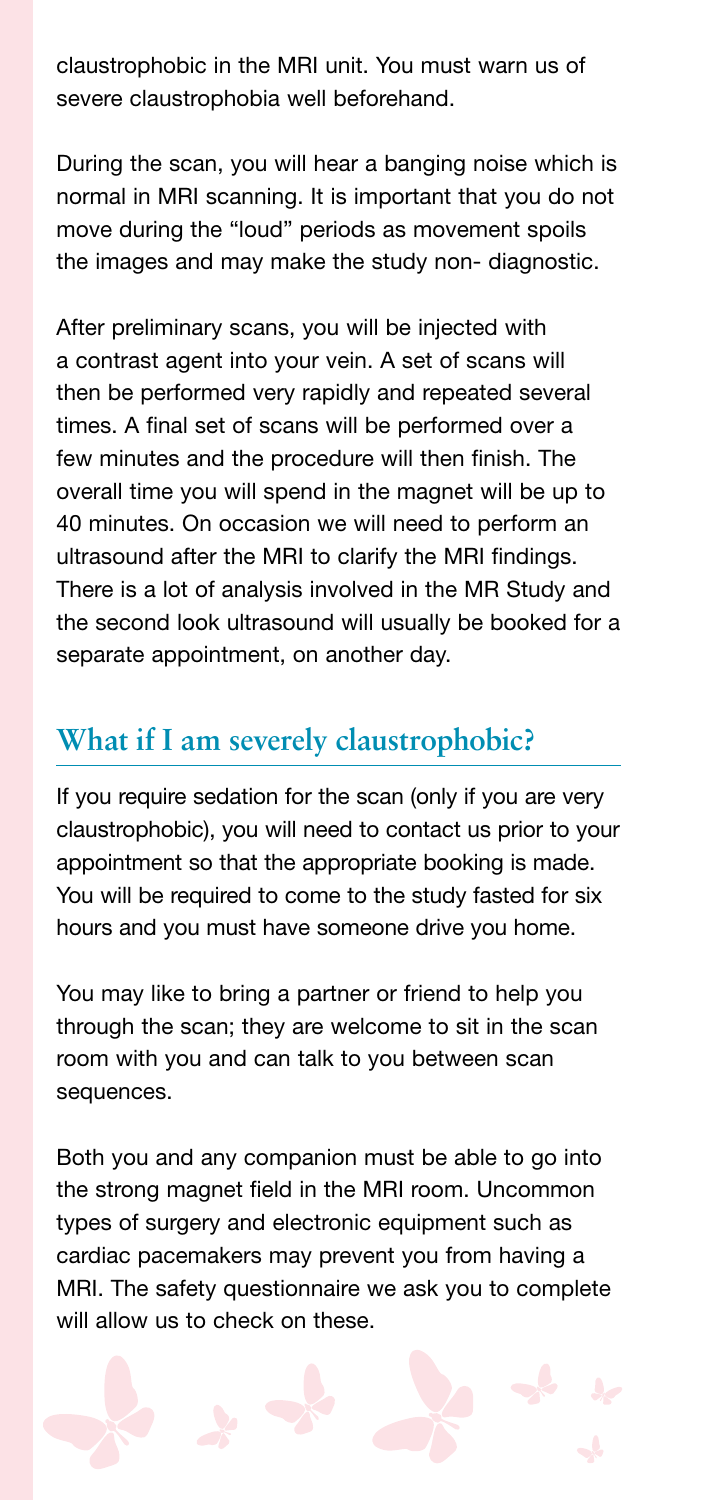## **After the scan**

The information generated in this study is complex and the analysis of the information may take a few hours. It will not be immediately available. The results will be sent to your doctor.

# **What Can Go Wrong?**

There are some problems and situations that may arise because of the MRI scan.

These include:

- A rare adverse reaction to the MRI contrast agent. Extremely rarely, a reaction may be severe enough to be life- threatening in 1 in 100,000 cases and may even lead to death in 1 in 1,000,000 cases. Any reaction to this contrast agent is, in our experience of thousands of injections, exceedingly uncommon.
- The MRI scan may not clarify the diagnosis or may even be misleading in an occasional instance.
- The MRI scan may detect a previously unsuspected abnormality. If this is the case, the findings and treatment will be discussed with you.

Conversely, the MRI scan may incorrectly be suspicious for breast cancer in a small number of cases, which could lead to an additional biopsy.

## **Any More Questions?**

This sheet may not answer all questions for every patient. If you have any further questions about any part of the MRI scan, please ask for more information. You may think of questions later — please feel free to ask them at any time.